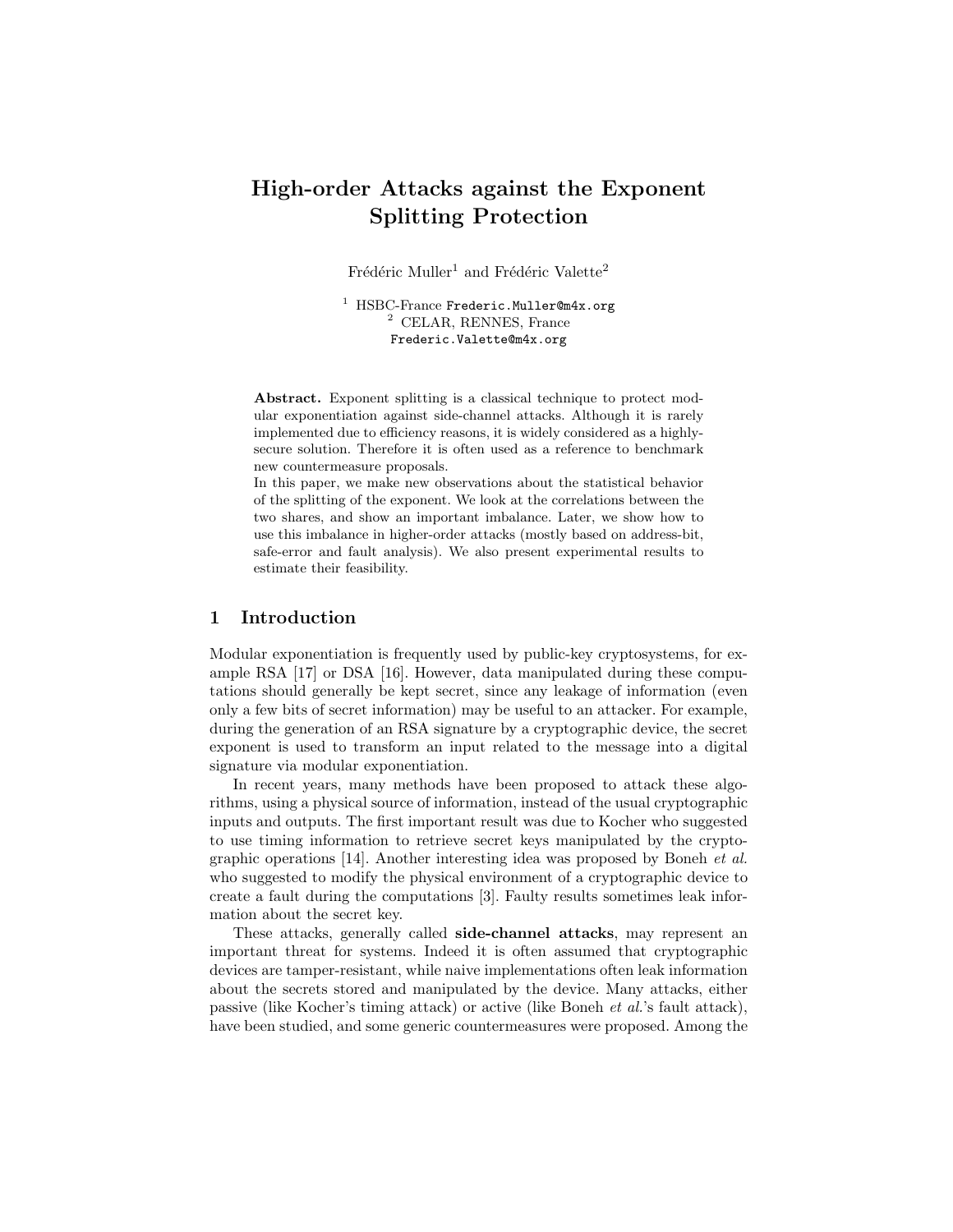possible protection methods, an interesting direction [4], inspired by the wellknown secret sharing techniques [18] consists in splitting the secret data in two (or more) shares. Then two (or more) separate computations are performed (one on each share), such that the actual output can be retrieved from the different results. This idea, initially introduced by Chari et al. in [4] was further developed by Clavier and Joye in the case of modular exponentiation [6]. Similar methods also exist for secret-key algorithms [10] and for scalar multiplication on elliptic curves [19].

For modular exponentiation, it is called the exponent splitting method and is widely considered as a secure solution to thwart side-channel attacks. However its inefficiency (it roughly doubles the execution time) is an important limitation in practice. Recent countermeasures (see [5] for instance) often use the exponent splitting method as a reference to evaluate the security level they achieve.

In this paper, we make new observations about the statistical behavior of the sharing method. As a result, the two separate modular exponentiations have strong correlations. Later, we exploit these correlations in higher-order sidechannel attacks, i.e. attacks that analyse simultaneously the physical information at two different instants in the computation. More precisely, we describe 4 new higher-order attacks against this countermeasure. They work when all the exponentiation are protected against Simple Power Analysis (SPA), and can even defeat some extra randomization countermeasures. Three of the four attacks are active attacks, and as such require the injection of faults during the cryptographic computations.

Our paper is constructed as follows : first, we remind the Exponentiation Splitting method, as well as several popular side-channel attack techniques in this context. Then, we describe our new results : we start by our new statistical observations, and we continue by suggesting three new high-order fault attacks.

# 2 The Exponent Splitting Countermeasure

The idea to share a secret in several parts was first introduced by Shamir in [18] for a cryptographic purpose. Later, Chari et al. suggested to split a cryptographic computation in several shares [4], in such a way that :

- The actual output can be retrieved from the outputs of each partial computation.
- One needs to attack the scheme as many times as the number of shares in order to retrieve the secret.

In particular, they argued that this approach was a reasonable countermeasure against side-channel attacks. For instance, randomizing the splitting algorithm allows to counter attacks based on statistical analysis.

More specifically in the case of modular exponentiation, Clavier and Joye introduced the idea of exponent splitting to thwart side-channel attacks [6]. Similar ideas were described in [19] in the case of scalar exponentiation on elliptic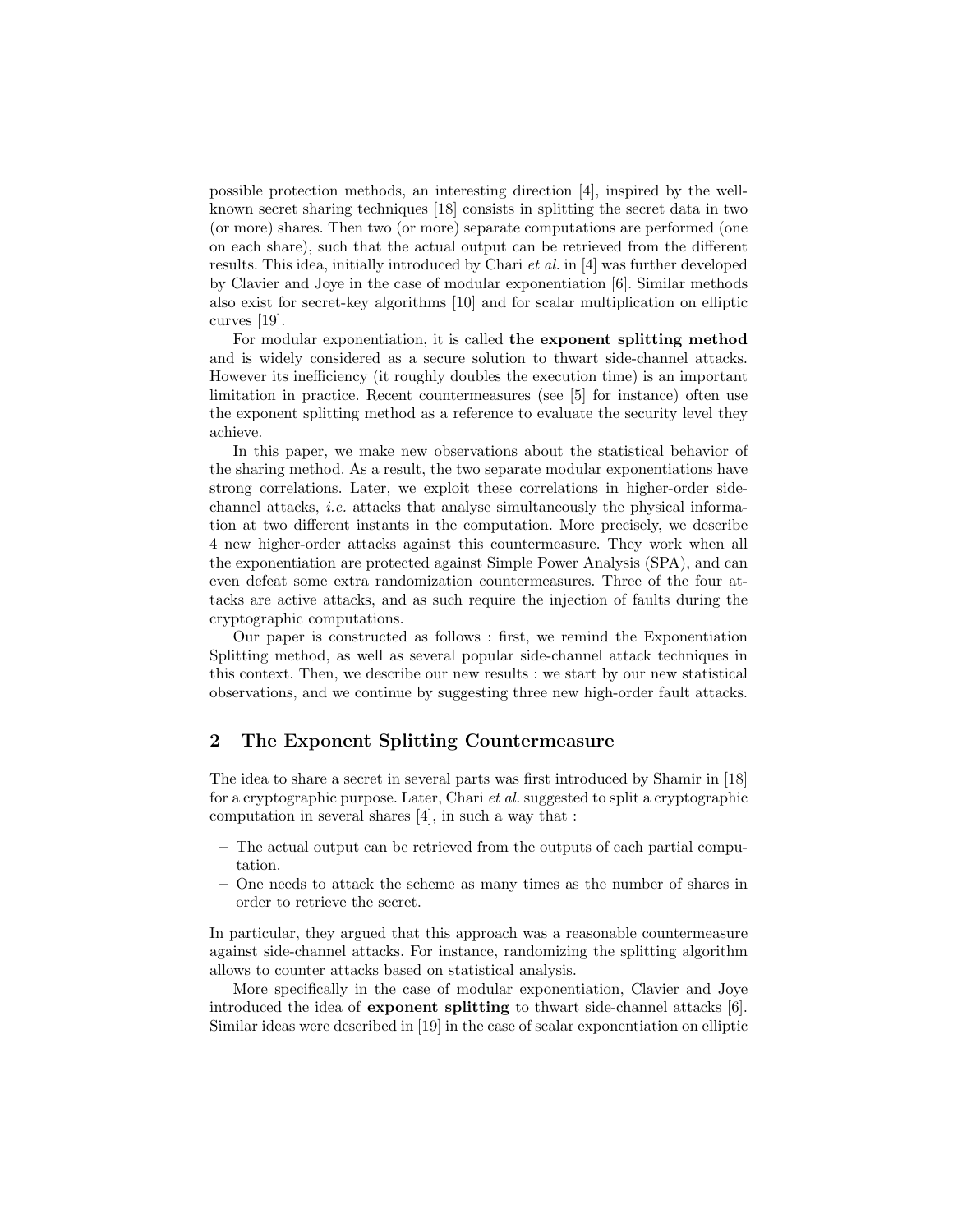curves. Besides the switching from multiplicative to additive notation, the idea of both methods is essentially the same.

# 2.1 Definition

Let us consider a secret exponent, noted

$$
d = \sum_{i=0}^{n-1} d_i \cdot 2^i
$$

In many cryptographic algorithms (RSA for instance), one needs to raise some input  $M$  to the power  $d$ , modulo some large number  $N$ . The result is noted :

$$
S = M^d \bmod N = \prod_{i=0}^{n-1} M^{d_i \cdot 2^i} \bmod N
$$

The main idea of the splitting technique is to pick a random  $r$  (smaller than d<sup>1</sup> and to compute the value  $r^* = d - r$ . Then, one computes separately  $(S_r =$  $M^r \mod N$  and  $(S_{r^*} = M^{r^*} \mod N)$  from which it is easy to recover S by :

$$
S = S_r \cdot S_{r^*} = M^{(r+r^*)} \bmod N = M^d \bmod N
$$

A natural idea is that, since any of the two exponentiations consists in basically raising  $M$  to a random exponent, it is sufficient to protect one of the two exponentiations against side-channel attacks.

#### 2.2 Alternative solutions

Because  $r$  is purely random, it seems that this countermeasure offers a very high level of security. Alternative protection methods can be grouped in two classes :

- Those based on randomizing the input data (either M or d), prior to the exponentiation algorithm [7, 14]
- $-$  Those based on randomizing the exponentiation algorithm itself (see [5, 11]).

For many of these countermeasures used alone, some problems have been identified [8]. So it is customary to combine several countermeasures in implementations, provided it does not affect too badly the performances.

No attack is known against the exponent splitting method, even without additional countermeasure (some basic SPA-protection is still needed, as shown in the next Section). However, the exponent splitting is much less efficient than the alternative propositions, since it doubles the length of the computation. The goal of some recent proposals (see [5] for instance) is to reach the same level of security than exponent splitting, at a more reasonable cost.

<sup>&</sup>lt;sup>1</sup> one could think of picking a random r smaller than  $\varphi(N)$ . Although this does not totally thwart our attacks, it changes the analysis as pointed out in Section 5.4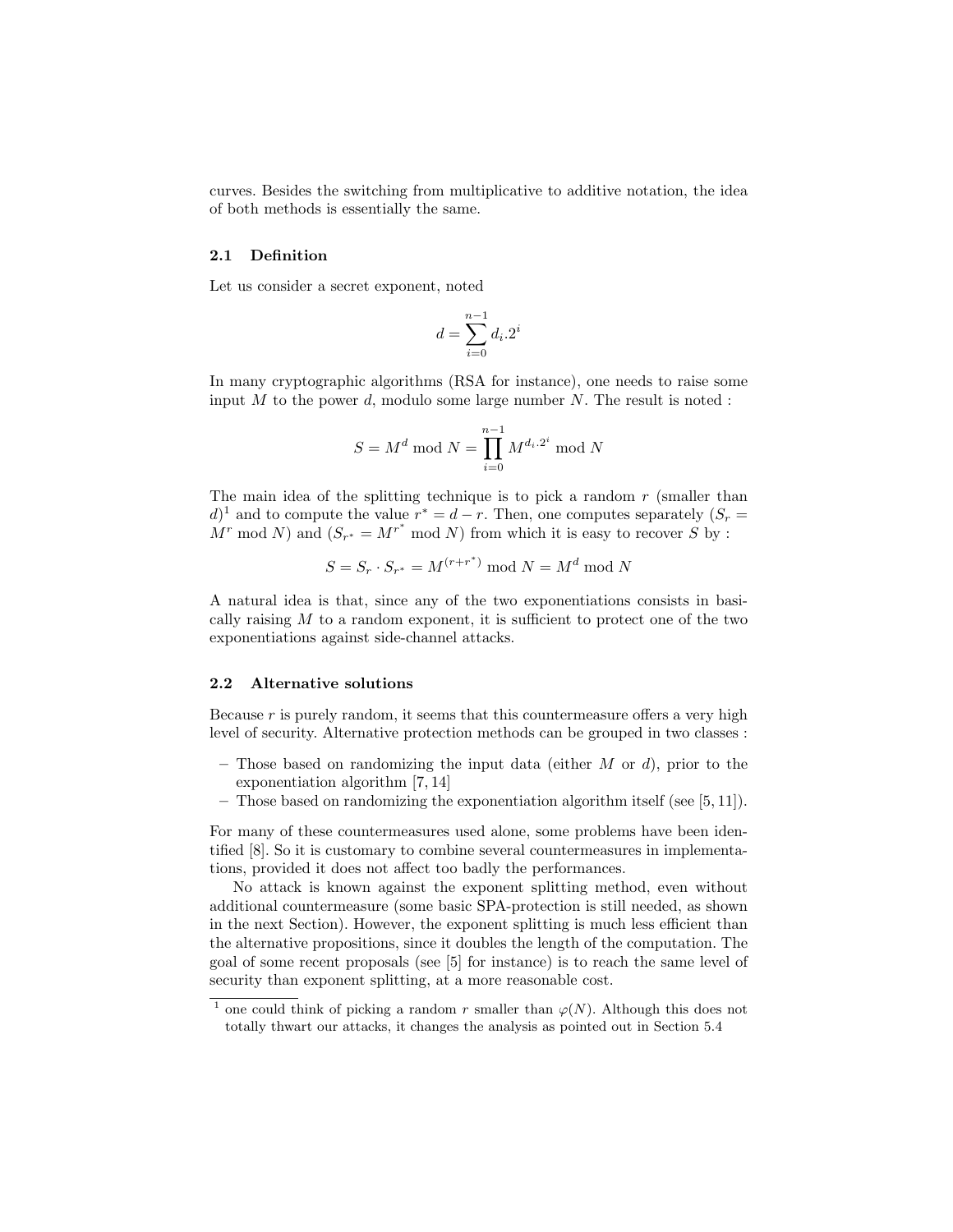# 3 Some Usual Side-Channel Attacks

In this section, we describe some popular side-channel attacks against modular exponentiations. In general, one distinguishes between passive attacks where an attacker observes some physical variable in the environment, and active attacks where the physical environment is modified by the attacker.

Attacks can also be sorted according to which physical mean is used. As an example, many papers focus on power attacks, where the source of information is the power consumption of the cryptographic device. Regarding active attacks (e.g. fault attacks), it is not always specified which mean is used to inject a fault. Popular methods used in practice include light and power glitches.

#### 3.1 SPA

Modular exponentiation is generally implemented using a sequence of squaring and multiplication modulo N. Simple Power Analysis (SPA) [15] is based on the natural idea that multiplication and squaring may not result in the same power consumption. It is therefore a passive attack, where one monitors power traces of a cryptographic device executing a modular exponentiation<sup>2</sup>. One expects to retrieve the sequence of squaring and multiplication that was actually executed, from the power traces.

In a naive implementation of modular exponentiation, the multiplication at step i is executed if and only if  $d_i = 1$ . Therefore an attacker learns if  $d_i = 1$ by simply looking if a multiplication was executed at step  $i$ . It is quite simple to thwart SPA by always executing the squaring and the multiplication at step i. When  $d_i = 0$ , the multiplication is a useless operation, so the "square-andmultiply always" algorithm, as depicted in Figure 1 is slightly slower than a naive implementation. It is a very popular algorithm, often implemented in practice

```
Input: a message M, an n-bit integer d = \sum_{i=0}^{n-1} d_i 2^iOutput: M^dQ[0] = 1for i from n - 1 down to 0
Q[0] = Q[0]^2Q[1] = Q[0] \times MQ[0] = Q[d_i]return Q[0]
```
Fig. 1. "Square-and-multiply always" algorithm, resistant against SPA

(sometimes in addition to other countermeasures). This SPA-protection remains

<sup>2</sup> SPA has been primarily developed as a power attack, however it adapts very simply to other physical sources of information, like electromagnetic radiations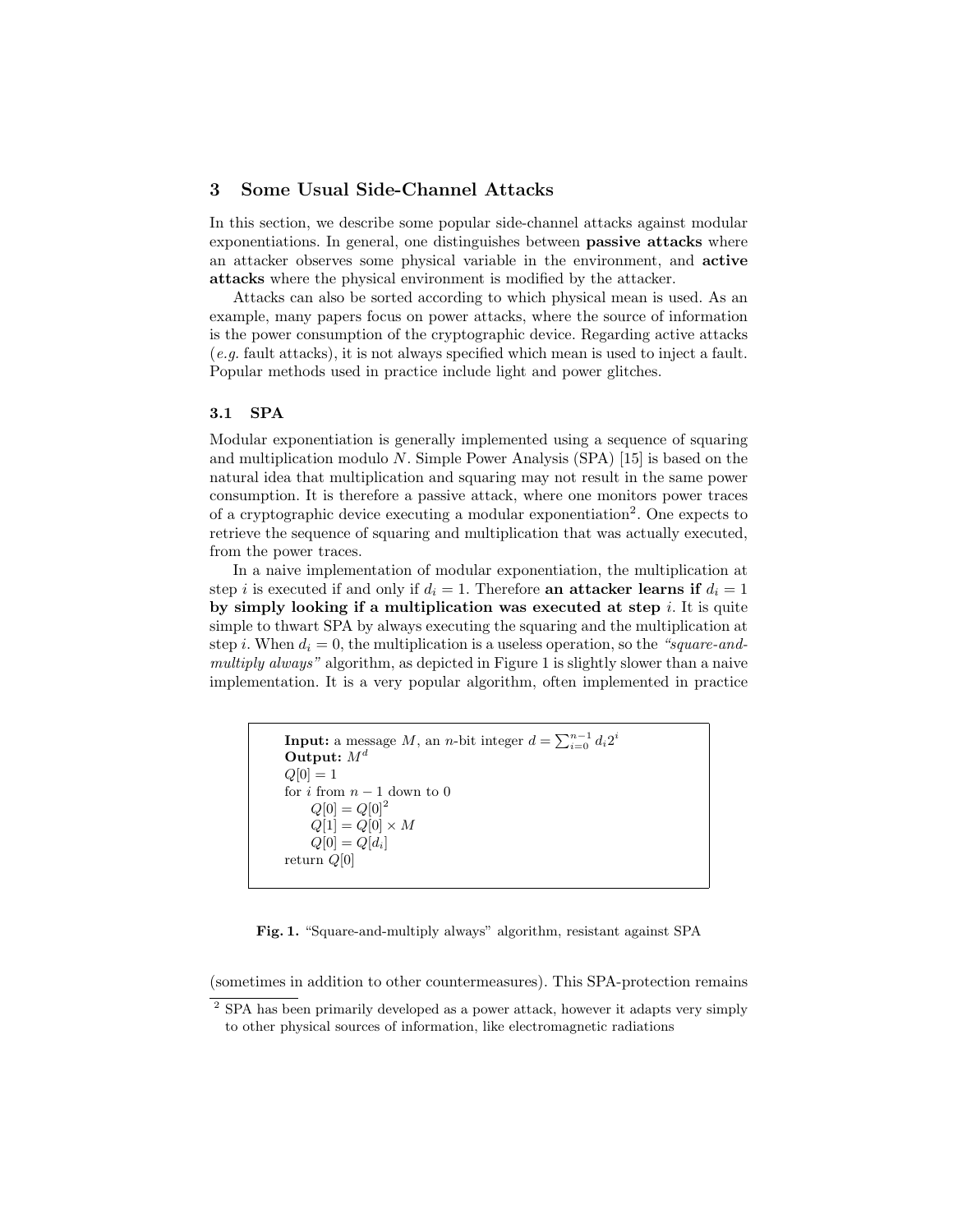a requirement for the security of Exponent Splitting. Otherwise an attacker can learn separately  $r$  and  $r^*$  by running the SPA twice and then reconstruct

$$
d = r + r^*
$$

However it may seem sufficient to protect only one of the two exponentiations if one considers only SPA. Indeed, since  $r$  is random, an attacker learns basically nothing about d if he obtains only r or  $d - r$ . However, protecting only one of the two modular exponentiations is not a very natural solution.

## 3.2 Fault Attacks

Cryptographic devices are often sensitive to perturbations of their environment [3]. Fault attacks are based on the assumption that the normal execution of the modular exponentiation can be modified by such physical perturbation. This goal is generally reached by light or power glitches, or temperature variations.

For instance, assume that an attacker is able to flip the value of the bit  $d_i$ during the exponentiation of the input  $M$ . Then, instead of the correct result  $S$ , the attacker obtains the "faulty" result :

$$
S'=S\cdot M^{2^i}
$$

if  $d_i = 0$  and

$$
S' = S \cdot M^{-2^i}
$$

if  $d_i = 1$ . Therefore an attacker learns one bit of the secret exponent, by comparing one correct and one faulty modular exponentiation.

#### 3.3 Safe errors attacks

Safe errors attacks can be viewed as an enhancement of fault attacks, adapted to thwart some countermeasures. The attacker uses the fact that some of the operations that are executed can be useless. For instance, in the "square-andmultiply always" algorithm of Figure 1, the multiplication is useless when  $d_i = 0$ .

If a fault is injected at this step of the computation, the result of the exponentiation will be  $S' = S$  when  $d_i = 0$  and an invalid value otherwise. Like for a basic fault attack, comparing one correct and one faulty modular exponentiation allows an attacker to learn one bit of  $d$ . Moreover, the underlying assumptions are much lighter : it is easier to inject an arbitrary fault, than a fault that specifically flips one bit of the exponent.

Both faults and safe-error attacks do not apply to exponent splitting, because learning one bit of  $r$  (or  $r^*$ ) does not provide any information about d.

#### 3.4 Address-bit attacks

The address-bit attack is a specific attack to target algorithms like the "squareand-multiply always" of Figure 1, where the fact that  $d_i$  is 0 or 1 does not affect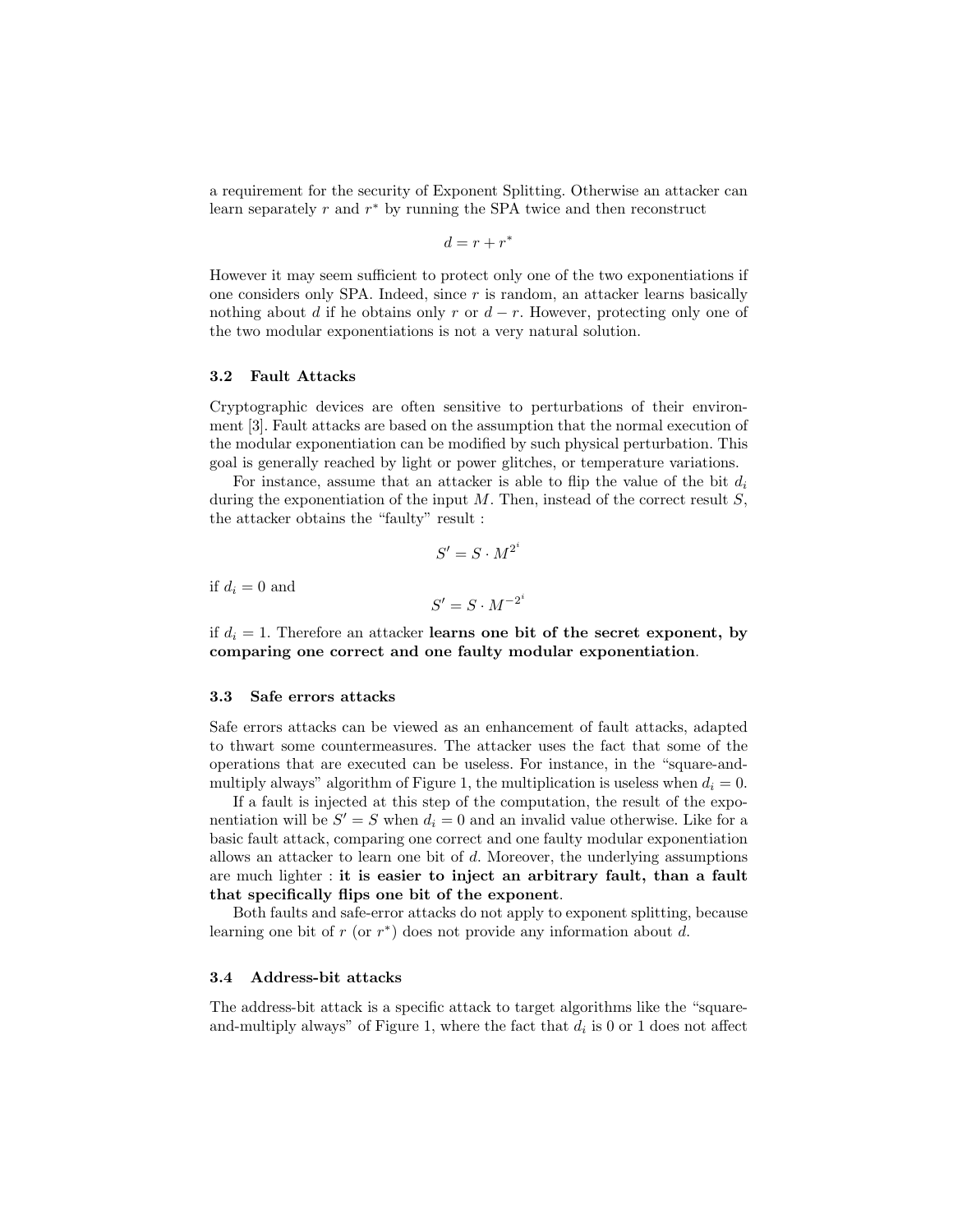the intermediate values that are computed, but affects instead the addresses that are manipulated. For instance, when  $d_i = 1$ ,  $Q[1]$  will be manipulated at the last stage of round i, while it is  $Q[0]$  otherwise.

Power attacks [15] or ElectroMagnetic (EM) analysis [9] are often based on a correlation between the manipulated data and the physical source of information. However, it is also known that addresses of manipulated registers can affect the power dissipation or the EM radiation. Address-bit attacks have been developed to take advantage of such properties [12]. Suppose we use EM as the physical source of information and that our probe is physically closer to register A than register B. If a group of experiments all read the register A, their EM signature will be significantly different from a group of experiments reading register B.

This idea has been used to break the basic "square-and-multiply-always" algorithm : since there is no extra randomization, the address-bit is always  $d_i$ at step i. Therefore the EM signature at this stage of the computation depends on  $d_i$ . However this attack no longer works for the exponent splitting method, since the address-bits are randomized at each execution.

## 3.5 Impact on Exponent Splitting

We observed that, taken separately, none of this well-known attack techniques allows to break the Exponent Splitting protection. Indeed, each exponentiation uses a random exponent, so attacks requiring some degree of randomization are not possible.

In addition, provided at least one of the exponentiation is SPA-protected, SPA does not work against the Exponent Splitting. However, in practice, it is better to protect both exponentiations against SPA. Otherwise, an attacker could mount a combined attack : apply SPA to the unprotected exponentiation to learn (for instance) r, then attack the remaining SPA-protected exponentiation by other means.

For instance, one could think of an address-bit attack on  $M^{r^*}$ , assuming prior knowledge of  $r$ : the attacker repeats several time the computation for a fixed given  $M$ . He makes an assumption about the *i* Least Significant Bits  $(LSB)$  of the secret d. From this guess and from  $r$ , he gets one candidate for the  $\hat{i}$  LSB's of  $r^*$  of each computation. Then he looks at the *i*-th step of  $M^{r^*}$  and performs an address-bit attack, as described in Section 3.4. If the guess is right, he will observe two groups with significantly different EM signatures. Otherwise, he will just observe some random data. So he learns the i LSB's of d and it is straightforward to repeat the process to learn more bits of d.

To summarize, it is recommended to protect both exponentiations against SPA, in order to thwart combined attacks. With this assumption, no attack is known against the exponent splitting protection. In particular no additional countermeasure (like exponent randomization for instance) is needed.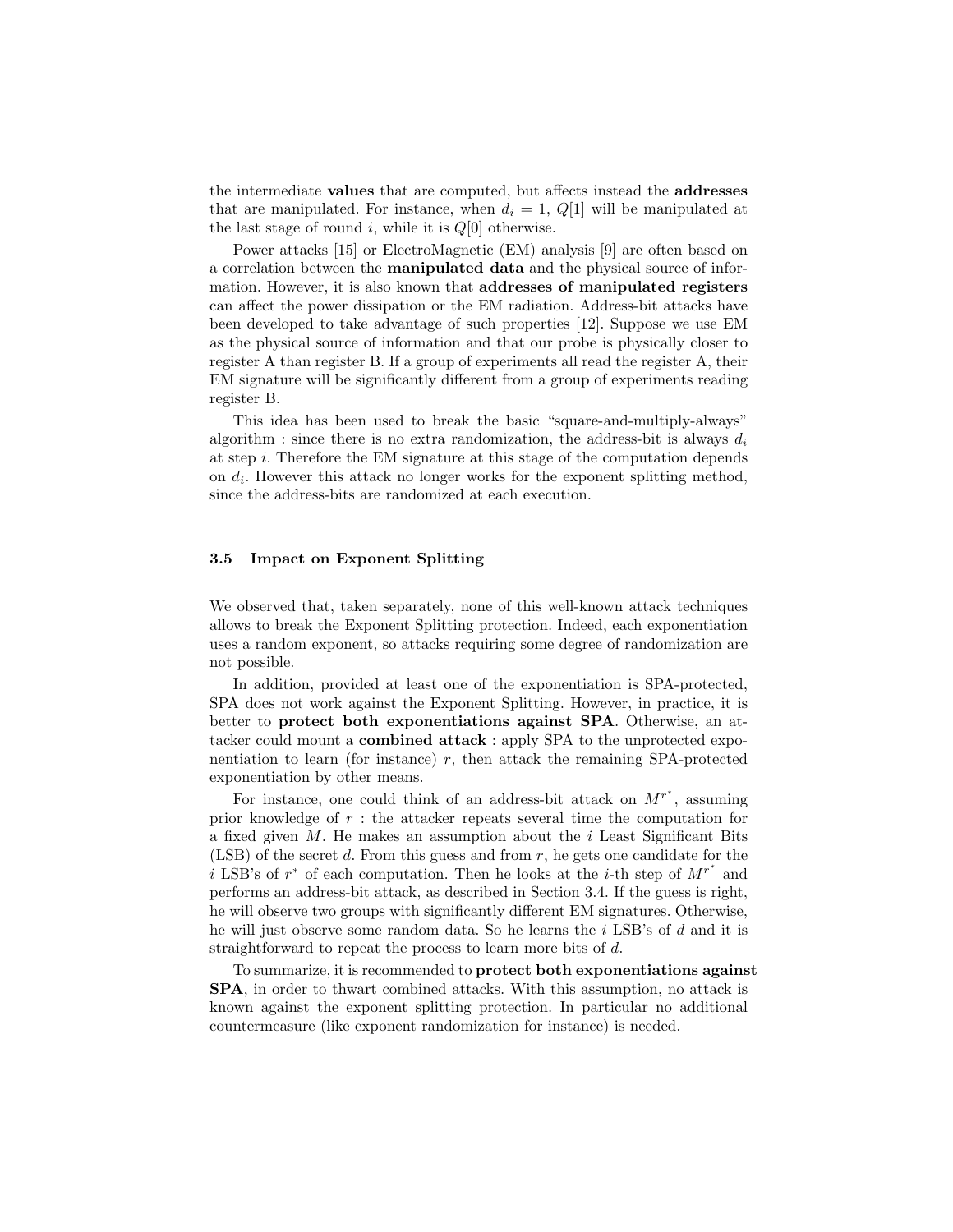# 4 New Attacks Against the Exponent Splitting

We focus on some statistical properties of the exponent splitting, at the bit level. Since  $r$  is randomly drawn, it does not leak information about  $d$  when considered alone<sup>3</sup>. However, the pair  $(r, r^*)$  is not uniformly distributed, since it always satisfies

$$
r + r^* = d
$$

We explore the statistical impact of this relation at the bit-level. Later, we use the observed imbalance to mount side-channel attacks.

#### 4.1 Statistical properties of the exponent splitting

Although each bit of  $r$  and  $r^*$  takes the values 0 or 1 with probability 0.5, there is a bias in the distribution of the *i*-th bits of the pair  $(r, r^*)$ . We denote respectively by  $r_i$ ,  $r_i^*$  and  $d_i$  the *i*-th bits of  $r$ ,  $r^*$  and  $d$ . Besides, the *i*-th carry bit in the addition  $r + r^* = d$  is noted  $c_i$ . At the bit level, the following relation is satisfied :

$$
c_i + r_i + r_i^* = d_i + 2.c_{i+1}
$$
 (1)

In particular, we have

$$
c_i \oplus r_i \oplus r_i^* = d_i \tag{2}
$$

Let also  $p_i$  denote the probability that  $c_i = 0$ . The probability is taken over all the possible choices of r and r<sup>\*</sup>. Initially,  $p_0 = 1$ .

Suppose that  $d_i = 0$ . Since  $r_i$  is drawn at random, when  $c_i = 0$ , we get from (2) that :

$$
(r_i,r_i^\ast)=(0,0)
$$

with probability 0.5 and

 $(r_i, r_i^*) = (1, 1)$ 

with probability 0.5. In the first case, we obtain from (1) that  $c_{i+1} = 0$ , while in the second case  $c_{i+1} = 1$ .

Similarily, when  $c_i = 1$ , it is equaly likely that  $(r_i, r_i^*)$  is equal to  $(0, 1)$  or  $(1, 0)$ . In both cases, we get  $c_{i+1} = 1$ . Therefore, the transition rule for these probabilities can be summarized as in Table 1. In the case  $d_i = 1$ , we obtain another rule for probability transitions which is given in Table 2.

From these equations, we can observe that the two bits  $(r_i, r_i^*)$  are not uniformly distributed (unless  $p_i = 0.5$ ) and that the imbalance depends on the value of the bits from  $0$  to  $i$  of the secret exponent. Acutally, what we have is a **Markov chain** where the bit-level probabilities of step  $i$  can be derived from those of step  $i - 1$  using one of the two previous probability transition rules.

<sup>&</sup>lt;sup>3</sup> Actually, it is not true : r is generally drawn at random in the interval  $[0, d]$  which is not exactly equivalent to drawing at random an  $n$ -bit integer. This results in (small) imbalances that have already been used for cryptanalysis purpose [1]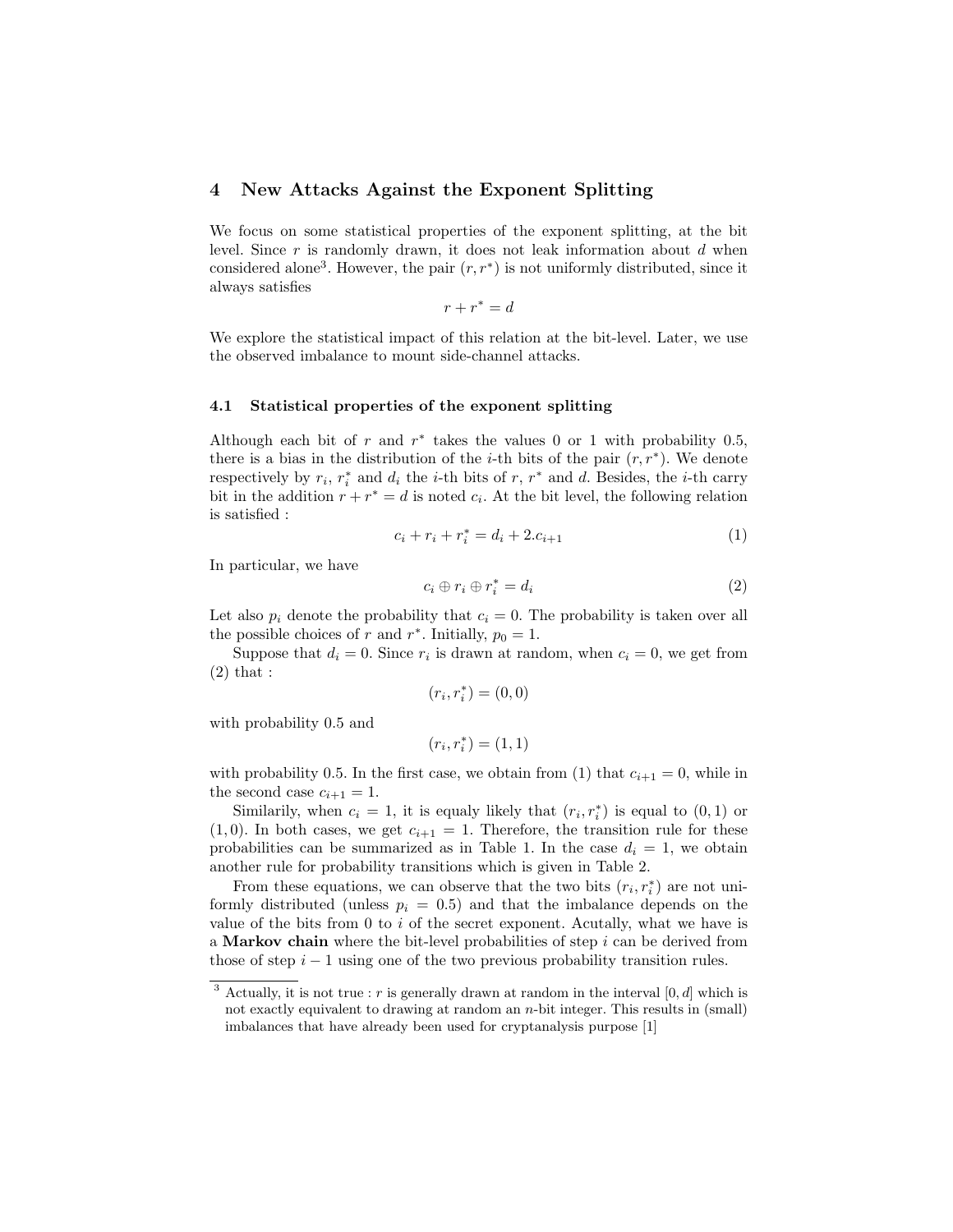$Pr[(r_i, r_i^*) = (0, 0)] = 0.5 \times p_i$  $Pr[(r_i, r_i^*) = (0, 1)] = 0.5 \times (1 - p_i)$  $Pr[(r_i, r_i^*) = (1, 0)] = 0.5 \times (1 - p_i)$  $Pr[(r_i, r_i^*) = (1, 1)] = 0.5 \times p_i$  $p_{i+1} = 0.5 \times p_i$ 

$$
\Pr[(r_i, r_i^*) = (0, 0)] = 0.5 \times (1 - p_i)
$$
  
\n
$$
\Pr[(r_i, r_i^*) = (0, 1)] = 0.5 \times p_i
$$
  
\n
$$
\Pr[(r_i, r_i^*) = (1, 0)] = 0.5 \times p_i
$$
  
\n
$$
\Pr[(r_i, r_i^*) = (1, 1)] = 0.5 \times (1 - p_i)
$$
  
\n
$$
p_{i+1} = (0.5 \times (1 - p_i)) + p_i = 0.5 \times (1 + p_i)
$$

**Table 2.** Probability transition when  $d_i = 1$ 

## 4.2 An example

To illustrate our ideas, we have drawn at random an exponent  $d$  of length  $24$ bits and repeated the splitting method a large number of times. We computed experimentally the probability distribution of  $(r_i, r_i^*)$  for all steps *i*. Table 3 summarizes these results.

| $(r_i, r)$ |  |  |                           |  |  |                            |    |    |    |    |     |    |    |    |    |    |    |    |    |    |
|------------|--|--|---------------------------|--|--|----------------------------|----|----|----|----|-----|----|----|----|----|----|----|----|----|----|
| (0, 0)     |  |  | 50 25 38 31 35 33 34 16   |  |  |                            |    |    | 50 | 25 | 13  | 45 | 28 | 14 |    | 47 | 23 |    |    |    |
|            |  |  |                           |  |  | 25 12 19 15 17 16 34 41 46 | 48 | 49 |    | 25 | -37 | 5  | 22 | 36 | 42 |    | 27 | 39 | 45 | 48 |
| (0, 0)     |  |  |                           |  |  | 25 13 18 15 17 16 33 42 46 | 49 | 49 |    | 25 | 36  | 6  | 22 | 36 | 43 |    | 28 |    | 46 | 49 |
|            |  |  | 50 25 37 32 35 33 34 17 9 |  |  |                            |    |    | 50 | 25 | 14  | 44 | 28 | 14 |    | 46 | 22 |    |    |    |

Table 3. An example of bit-level imbalance for a 24-bit secret d

Intuitively, when the secret exponent has a long run of bits equal to 0 or 1, it is very likely that the bits of  $r$  and  $r^*$  are different. In the case of a run of 0's, we can see that  $p_i$  becomes very close to 0, so there is generally no carry bit. However, after a long run of 1's,  $p_i$  gets close to 1, so a carry bit is likely to propagate. In the next section, we show applications of these bit-level observations to mount safeerror attacks, fault attacks and address-bit attacks. We assume that an attacker can infer the value of the bits of  $d$  from the probability distribution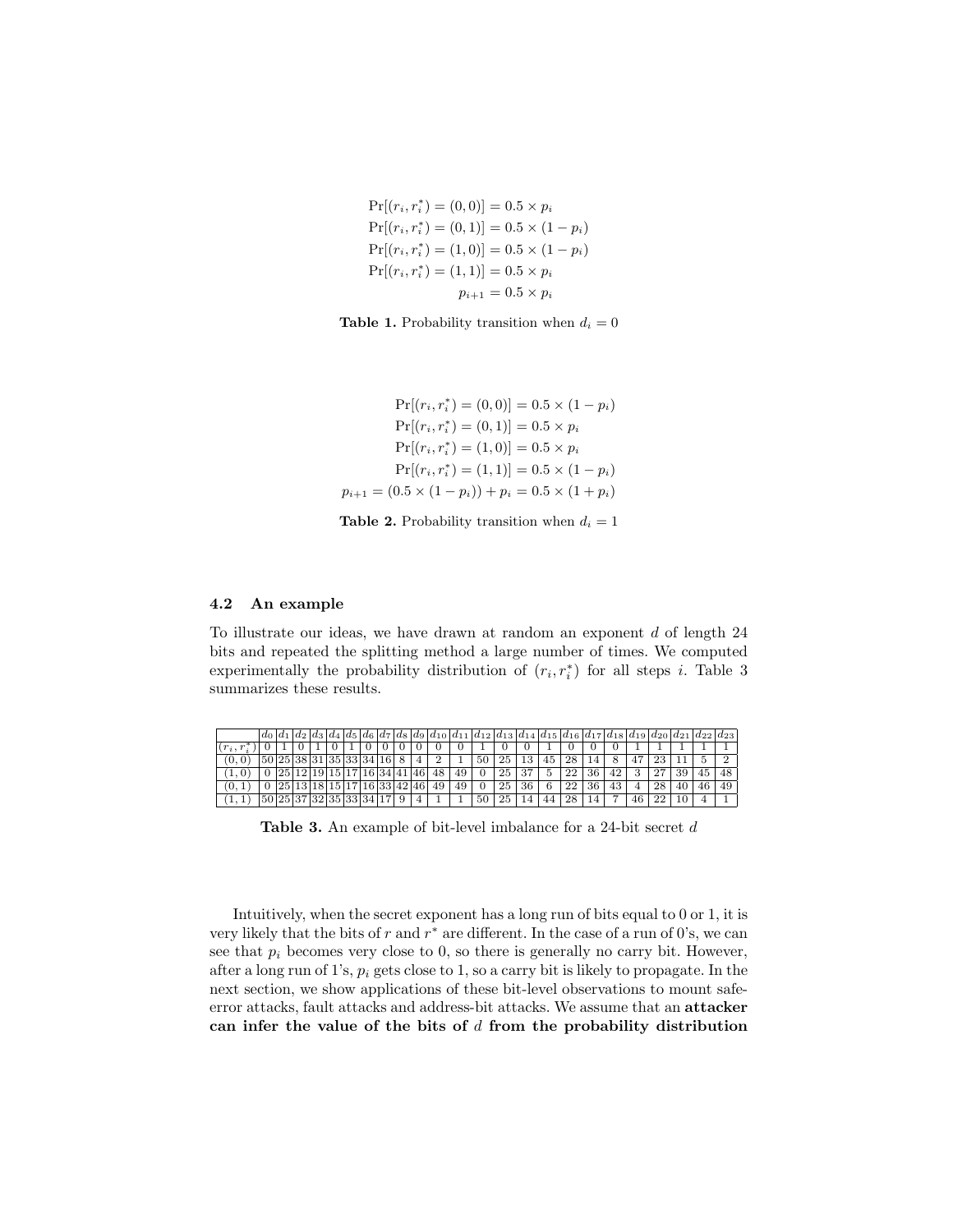of  $(r_i, r_i^*)$ . This problem (called the Hidden Markov Problem) has already been handled by Karlof and Wagner in [13]. We also mention that the paper [8] deals with a similar problem to break the Ha-Moon countermeasure [11].

### 4.3 Application to safe error attack

In this section, we assume that an attacker is able to create faults with enough precision to target a specific step in the "square-and-multiply always" algorithm. We consider a **second-order safe-error attack**, *i.e.* the attacker injects two faults during the same computation and observes if the result remains valid or not.

Suppose the attacker injects a fault during the multiplication at step  $i$  of the exponentiation  $M^r$ , and a fault during the multiplication at step i of the exponentiation  $M^{r^*}$ . These two faults have no effect on the final computation, as long as  $(r_i, r_i^*) = (0, 0)$ .

By repeating the process, the attacker obtains an estimation of the probability  $Pr[(r_i, r_i^*) = (0, 0)]$  for the positions i of his choice. We have seen in Section 4.1 that, this probability is strongly correlated with the value of the bits  $d_i$  (see Table 3 for a concrete example). This observation allows the attacker to learn the secret exponent (refer to Section 5 for further analysis).

#### 4.4 Application to fault attacks

In this section, we use an idea similar to the previous attack, although we are not specifically focusing on safe-errors, i.e. faults which will keep the output of the exponentiation unchanged. We suppose that an attacker is able to "flip" the value of the bit  $r_i$  by fault injection, like in the usual fault attack (see Section 3.2).

Depending on the value of the bit  $r_i$ , the output can be modified to  $S \cdot M^{2^i}$  (if  $r_i = 0$ ) or  $S \cdot M^{-2^i}$  (if  $r_i = 1$ ). Since  $r_i$  is random, this provides no information about  $d$ . However, suppose that we consider a **second-order fault attack** where we simultaneously flip the bit  $r_i$  and the bit  $r_i^*$ . Depending on the value of these two bits, the observed result can take 4 values :

if 
$$
(r_i, r_i^*) = (0, 0)
$$
 then we get  $S \cdot M^{2^{i+1}}$   
if  $(r_i, r_i^*) = (0, 1)$  then we get  
if  $(r_i, r_i^*) = (1, 0)$  then we get  $S$   
if  $(r_i, r_i^*) = (1, 1)$  then we get  $S \cdot M^{-2^{i+1}}$ 

Like in the previous section, we obtain a safe-error in 2 of the 4 cases. This allows us to tell when  $r_i \neq r_i^*$ , although we cannot tell between the two cases  $(0, 1)$  and  $(1, 0)$ . In addition, we can also detect here the case  $(0, 0)$  and  $(1, 1)$ because we obtained specific faults in the output of the modular exponentiation.

By repeating the process over several experiments, we get much more information than in the previous section, since we learn estimates for

$$
- \, \Pr[(r_i,r_i^*)=(0,0)]
$$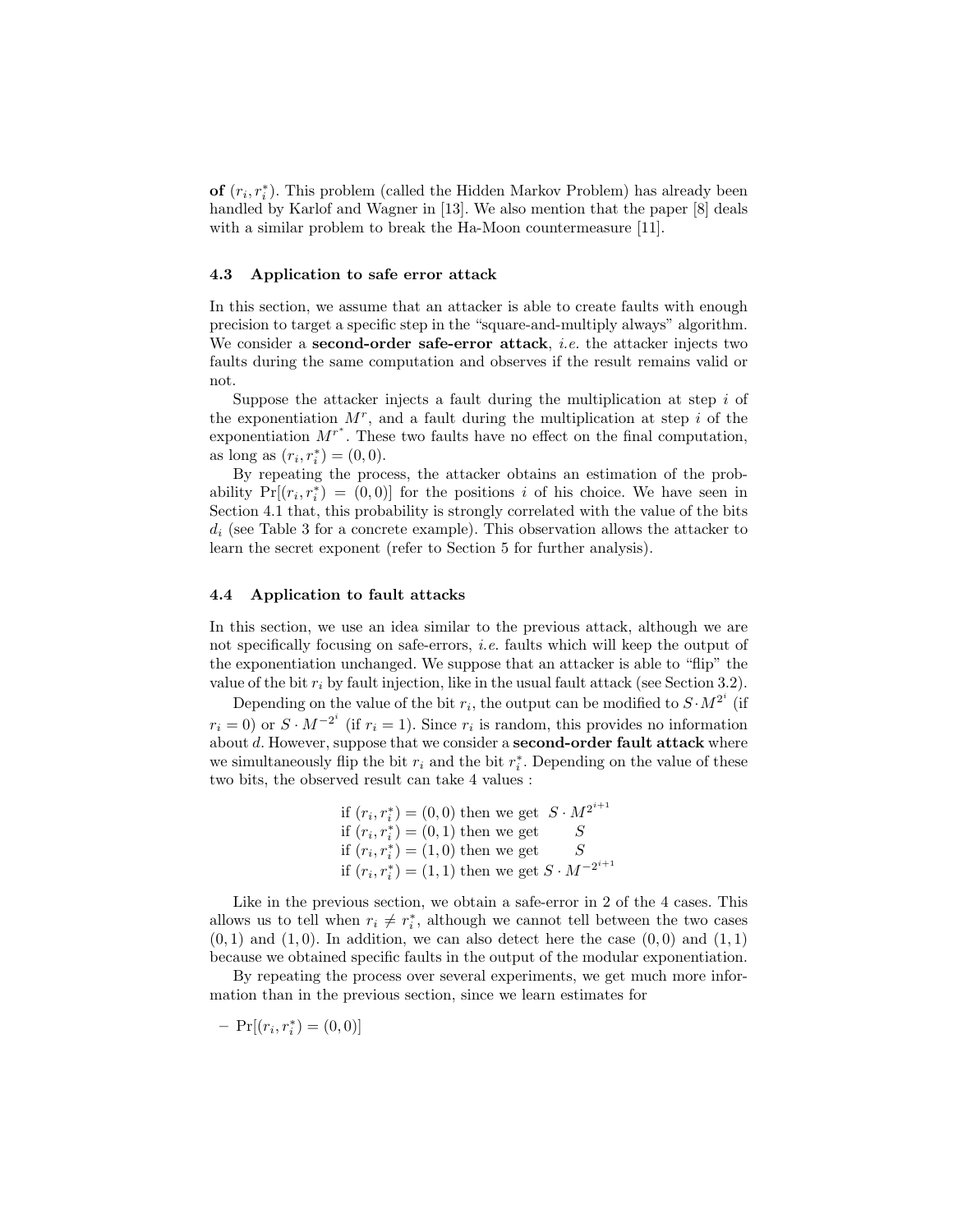- 
$$
\Pr[(r_i, r_i^*) = (1, 1)]
$$
  
-  $\Pr[(r_i, r_i^*) = (0, 1)$  or  $(1, 0)]$ 

This information makes the analysis of the Hidden Markov Model [13] easier, however the injected faults need to specifically flip one bit of the exponent. This is more difficult to obtain in practice than an arbitrary fault on the multiplication. Therefore it is not clear that our second-order fault attack will require less messages than the second-order safe-error attack, although it provides a better statistical information.

#### 4.5 Application to address-bit attack

In this section, we suggest to mount a statistical address-bit attack. The idea is similar to the usual address-bit attacks, although here we only know probabistically if the two address-bits are equal or not.

Suppose that we already know the  $i - 1$  less significant bits of d. Therefore we know that the carry bit  $c_i$  is equal to 0 with a probability  $p_i$ , that can be computed using the rules given in Section 4.1.

If 
$$
d_i = 0
$$
 then  $r_i = r_i^*$  with probability  $p_i$ .  
If  $d_i = 1$  then  $r_i = r_i^*$  with probability  $1 - p_i$ .

This observation allows us to learn the bit  $d_i$  (using EM radiations for instance, as described in Section 3.4), by comparing the addresses manipulated at stage i of both modular exponentiations. Suppose, for example, that  $p_i > 0.5$ . Then the address-bits should be equal more often if and only if  $d_i = 0$ . Clearly, the "bad case" here is when  $p_i = 0.5$ , since we are unable to determine the value of  $d_i$ . However, such bad cases remain unlikely, as illustrated in Table 3. The advantage of this address-bit attack is that it is a passive attack. See Section 5 for more details about implementation of this attack.

#### 4.6 Combining safe-error and address-bit attacks

The efficiency of the previous safe-error attack can be improved, by combining it with fault attacks. We want to improve the prediction of the carry bit  $c_i$ , so we inject one fault at step  $i-1$ , while we simultaneously monitor the EM radiations of step i. This might look complicated, but it is not necessarily more difficult than injecting two faults during the same cryptographic computation.

In order to predict the carry bit  $c_i$ , we need some information about the step  $i-1$ . So, we inject an arbitrary fault during the multiplication at round  $i-1$ , for any one of the two modular exponentiations. If the result remains valid, we learn that  $r_{i-1} = 0$ . Otherwise  $r_{i-1} = 1$ .

– In the case  $d_{i-1} = 1$ . We inject a fault at the  $(i - 1)$ -th step until we find an exponentiation where  $r_{i-1} = 0$ . Then from relation (1) we see that necessarily,  $c_i = 0$ . Therefore the address bits  $r_i$  and  $r_i^*$  are equal if and only if  $d_i = 0$ . This allows to apply the usual address-bit attack, as described in Section 3.4.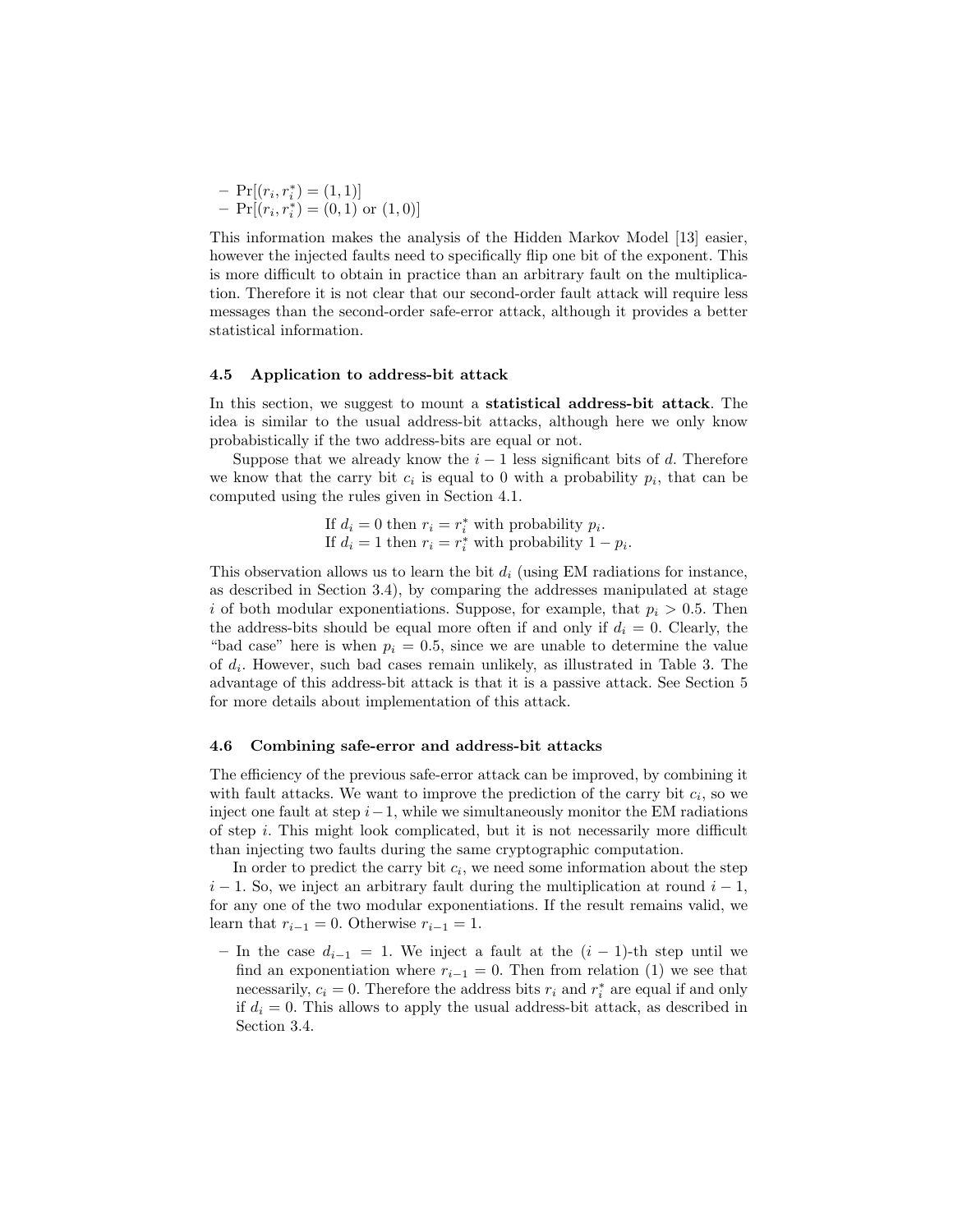– In the case  $d_{i-1} = 0$ , we inject a fault until we find an exponentiation where  $r_{i-1} = 1$ . Then, we see that necessarily,  $c_i = 1$ . Therefore the address bits  $r_i$ and  $r_i^*$  are equal if and only if  $d_i = 1$ .

The advantage of this combined attack is that it no longer requires any Markov model analysis, so the number of required message is much smaller.

## 4.7 Summary

We proposed a variety of attacks against the exponent splitting countermeasure, based on statistical properties of the sharing method, at the bit-level. We proposed a passive attack based on statistical address-bit analysis and several active attacks, either based on faults or safe-errors. See Table 4 for a summary of our proposed attacks.

Type of attack Needs Markov analysis ? Active ? Number of Faults

| <u>vi</u><br>$\cdot$ | .,                     |     | $\cdot$ |
|----------------------|------------------------|-----|---------|
| Safe-error           | yes                    | yes |         |
| Fault                | yes                    | yes |         |
| Address-bit          | yes                    | no  |         |
| Combined             | $\mathbf{n}\mathbf{o}$ | yes |         |

Table 4. Summary of our proposed attacks. The number of faults is given per sample.

# 5 Experimental results

In this Section, we implemented software simulations for the safe-error attack and the statistical address-bit attack. Both are based on a Markov model analysis, where one wants to retrieve  $d_i$  from partial information about the distribution of  $(r_i, r_i^*)$ . We want to obtain a more accurate estimation of the real cost of this analysis. As we have seen previously, some problem will arise. For instance, when  $p_i = 0.5$ , it is impossible to tell whether  $d_i$  is equal to 0 or 1. In particular, such problems happen after a long run of consecutive 0's or 1's. We want to estimate the impact of this "difficult" positions.

Besides, we did not implement the fault attack, since it relies essentially on the same principle than the safe-error attack, although the underlying assumptions are much stronger (we need the ability to inject faults that specifically flip the value of some exponent bits). We did not implement the combined attack either, since it is an improvement of the statistical address-bit attack. Besides, there is no Markov model analysis in this attack (see Table 4), so its complexity depends on the quality of our address-bit observations : in theory, 2 observations per bit of the secret exponent should be sufficient.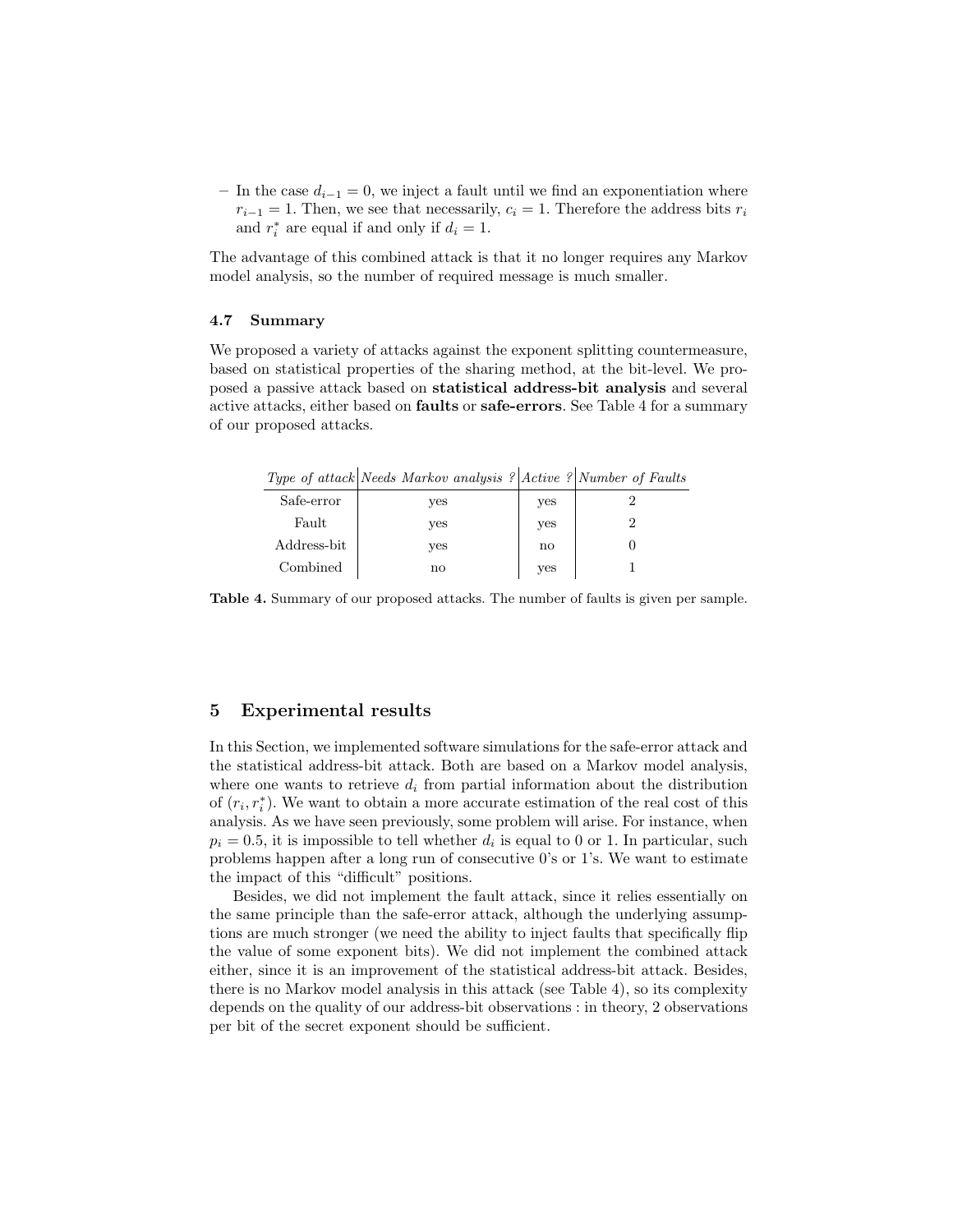#### 5.1 Safe-error attack

Let  $q_i = Pr[(r_i, r_i^*) = (0, 0)]$ . From the probability transition rules of Table 1 and 2, we obtain :

if 
$$
d_{i-1} = d_i = 0
$$
 then  $q_i = 0.5 \cdot q_{i-1}$   
if  $d_{i-1} = d_i = 1$  then  $q_i = 0.5 \cdot q_{i-1}$   
if  $d_{i-1} = 0$  and  $d_i = 1$  then  $q_i = 0.5 \cdot (1 - q_{i-1})$   
if  $d_{i-1} = 1$  and  $d_i = 0$  then  $q_i = 0.5 \cdot (1 - q_{i-1})$ 

Then, we adopt a recursive approach : we learn  $d_i$  from  $d_{i-1}$ , by testing whether the probability  $q_i$  is closer to  $0.5 \cdot q_{i-1}$  or from  $0.5 \cdot (1 - q_{i-1})$ . Clearly, the only problem arises when  $q_{i-1} \approx 0.5$  where it is very difficult to make a decision. The following Table 5 summarizes our experimental results, where L denotes the exponent length and  $D$  the number of experiments, *i.e.* the number of fault injections here. Besides, this process must be repeated for each bit of the scalar, so the number of experiments is about  $L \times D$  in total. Actually, the parameter D was chosen such that we could derive the value of the most "difficult" bits. For many positions, the value of  $d_i$  is easy to determine with much less than D faults. This was not taken into account in our evaluation of the cost. To average these figures, we repeated the attack several hundred times, for randomly chosen exponents. To conclude, if one wants to remove most errors

 $L \mid D$  Errors Unable to decide  $40 \mid 20 \mid 3.93 \mid 5.21$  $40 | 100 | 2.22 | 2.40$ 160 | 100 | 8.48 | 6.79 160 300 6.06 1.81 160 | 1000 | 3.58 | 1.22 1024 100 52.25 39.90 1024 1000 7.26 37.48

Table 5. Experimental results for the safe-error attacks

and "no decision" cases, one needs about 100 faults for a 160-bit scalar, and 1000 faults for a 1024-bit scalar.

#### 5.2 Statistical address-bit attack

We implemented the statistical address-bit attack. We suppose that the *i* LSB's of the scalar are known and try to determine if the next bit is 0 or 1 by looking at the equality of the address-bits  $r_i$  and  $r_i^*$ . The results are summarized in Table 6. We observe that these figures are slightly better than those of Table 5. Besides,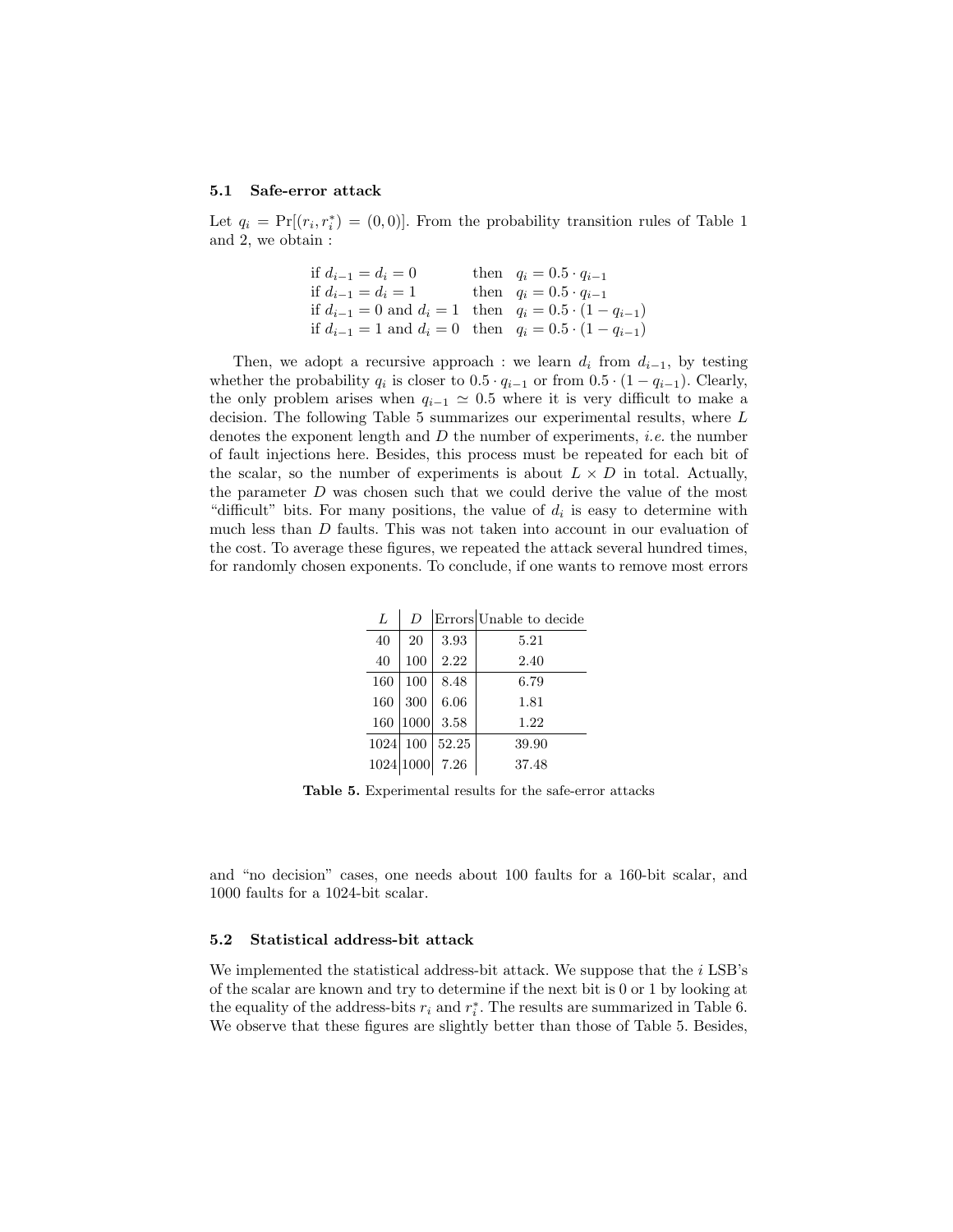|      | D         |       | Errors Unable to decide |
|------|-----------|-------|-------------------------|
| 40   | 20        | 2.57  | 1.83                    |
| 40   | 100       | 1.65  | 0.40                    |
| 160  | 100       | 5.78  | 1.64                    |
| 160  | 300       | 3.82  | 0.49                    |
| 160  | 1000      | 2.35  | 0.12                    |
| 1024 | 100       | 35.90 | 9.52                    |
|      | 1024 1000 | 12.49 | 1.10                    |

Table 6. Experimental results for the statistical address-bit attack

the attack does not need to be repeated for each bit of the scalar, since we can monitor the  $N$  steps of the exponentiation algorithm. So this attack is actually much more efficient than the safe-error attack. However, these two attacks rely on different physical assumptions : the safe-error attack is active, although the underlying assumption is much weaker than for fault attacks (where one bit of the exponent needs specifically to be flipped). On the other hand, the address-bit attack is passive.

#### 5.3 Dealing with Errors and the "Unable to decide" case

In the previous statistical attacks, it occured that we were unable to make a decision between  $d_i = 0$  and  $d_i = 1$ . In particular, this occurs after long runs of 0 or 1's, where the statistical behavior is quite special.

Actually, it is not necessarily a problem if some bits of the secret scalar remain unknown at the end of the attack. Indeed, there are some mathematical solutions to deal with it. First, if the number of unknowns is small, we can simply guess these bits. Secondly, there exist some algorithms to take advantage of (even relatively small) partial key exposure for an RSA exponent (see the paper by Blömer and May, for instance  $[2]$ ). Therefore, we may retrieve the "missing" bits by mathematical means, once several bits have been leaked using side-channels.

## 5.4 Additional countermeasures

A natural question is to tell whether such attacks can be thwarted by putting more countermeasures (in addition to the SPA countermeasures).

- Countermeasures based on randomizing the message will not work here. Indeed, our attacks do not exploit the actual values that are manipulated during the exponentiations. So it does not matter that the message is initially randomized.
- There is another way to initially split the secret exponent : draw at random r in the interval  $[0, \varphi(N)]$ , then compute  $r^* = d-r$  mod  $\varphi(N)$ . This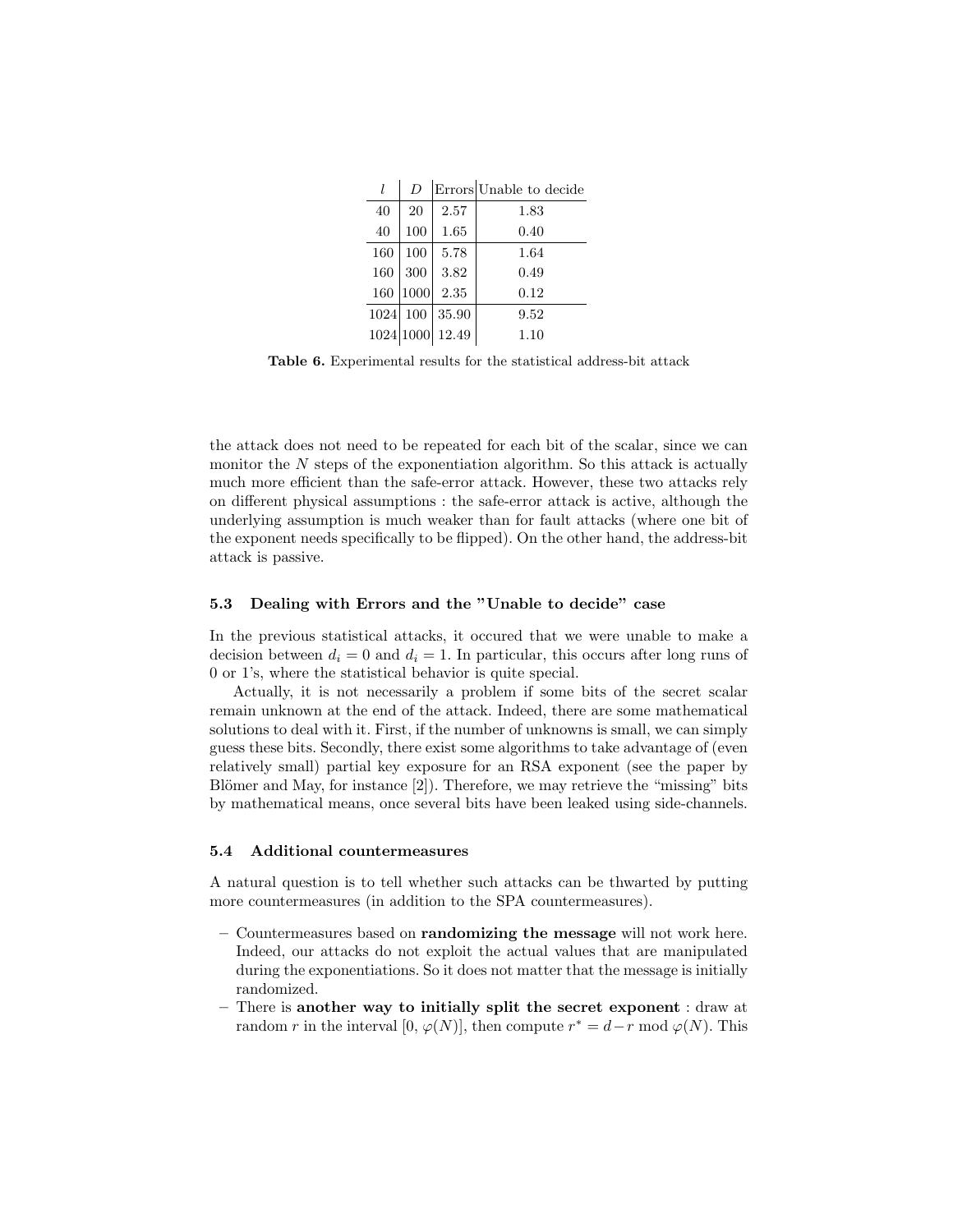is not likely to be implemented, because  $\varphi(N)$  is not always known by the device (although it could be recomputed from  $d$  and  $e$ ). The problem with this alternative splitting is that we could face two possible targets instead of one :

$$
r + r^* = d
$$
 and  $r + r^* = d' = d + \varphi(N)$ 

It is better if d is far from  $\frac{\varphi(N)}{2}$ , because one of the two targets is overrepresented, and the other one just acts as noise. So we would recover, either d or  $d + \varphi(N)$ , but in both cases this is equivalent to the secret key. The tricky case is when  $d \simeq \frac{\varphi(N)}{2}$  $\frac{N}{2}$ , because d and d' occur equally often. An open problem is to propose a dedicated analysis, in order to recover two such exponents simultaneously.

- However, as soon as the device knows  $\varphi(N)$ , it is very likely that the **expo**nent randomization would be implemented. The idea of this countermeasure is to draw a random  $x$  for each exponentiation, and to perform each exponentiation with exponent  $d + x \cdot \varphi(N)$  instead of the actual exponent d. Implementing this protection apparently thwarts our attacks.
- Countermeasures based on randomizing the exponentiation algorithm itself (see [5] for a nice example) seem also to thwart our attacks.

# 6 Conclusion

Contrarily to a widespread belief, the exponent splitting countermeasure does not offer, by itself, a satisfying level of security against side-channel attacks. Although analyzing a single modular exponentiation is useless, attacks become possible as soon as one considers both exponentiations together.

We described statistical weaknesses of the countermeasure at the bit-level, which show that the  $i$ -th stages of both modular exponentiations are strongly correlated. We showed a variety of attacks that break the exponent splitting countermeasure (safe-error, fault, address-bit, combined attacks). All of them are higher-order attacks, i.e. they require to exploit simultaneously both exponentiations. There are some technical difficulties to realize second-order attacks (like injecting two faults in the same cryptographic computations), however it is unreasonable for the security to rely on this difficulty only. Therefore, we recommand not to use the exponent splitting protection alone. One should either combine it with additional countermeasures like the randomization of the exponent, or use some of the recent alternative, like [5], which has the advantage of being much more efficient.

## References

- 1. D. Bleichenbacher. On the Generation of DSA One-time Keys. Presented at the Workshop on Elliptic Curve Cryptography - ECC'02, 2002.
- 2. J. Blömer and A. May. New Partial Key Exposure Attacks on RSA. In D. Boneh, editor, Advances in Cryptology – CRYPTO'03, volume 2729 of Lectures Notes in Computer Science, pages 27–43. Springer, 2003.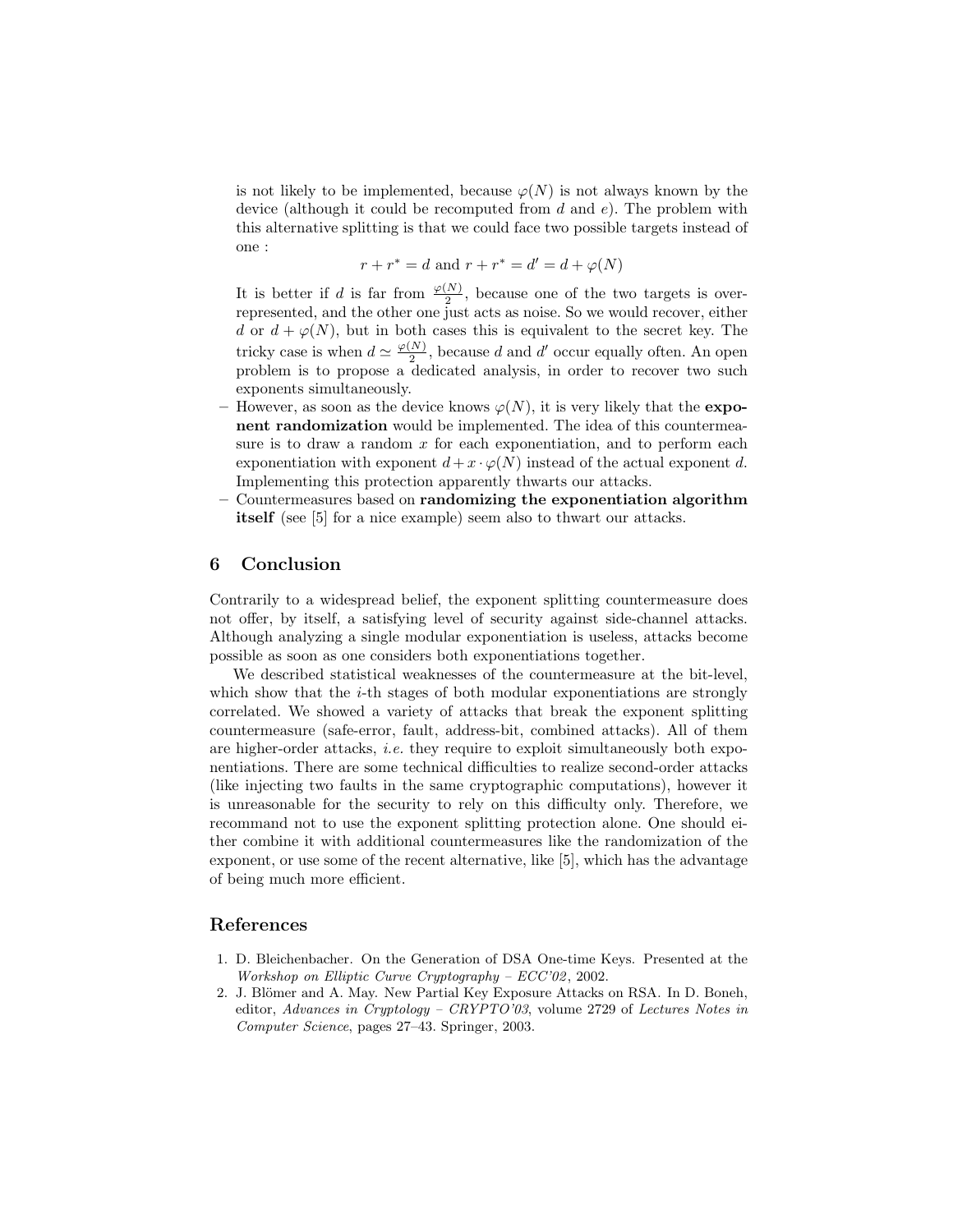- 3. D. Boneh, R. DeMillo, and R. Lipton. On the Importance of Checking Cryptographic Protocols for Faults (Extended Abstract). In W. Fumy, editor, Advances in Cryptology – Eurocrypt'97, volume 1233 of Lectures Notes in Computer Science, pages 37–51. Springer, 1997.
- 4. S. Chari, C. Jutla, J. Rao, and P. Rohatgi. Towards Sound Approaches to Counteract Power-Analysis Attacks. In M. Wiener, editor, Advances in Cryptology – CRYPTO'99, volume 1666 of Lectures Notes in Computer Science, pages 398–412. Springer, 1999.
- 5. B. Chevallier-Mames. Self-Randomized Exponentiation Algorithms. In T.Okamoto, editor, CT-RSA 2004, volume 2964 of Lectures Notes in Computer Science, pages 2.3–249. Springer, 2004.
- 6. C. Clavier and M. Joye. Universal Exponentiation Algorithm. In C. Koç, D. Naccache, and C. Paar, editors, Cryptographic Hardware and Embedded Systems (CHES) – 2001, volume 2162 of Lectures Notes in Computer Science, pages 300–308. Springer, 2001.
- 7. J-S. Coron. Resistance Against Differential Power Analysis for Elliptic Curve Cryptosystems. In Ç. Koç and C. Paar, editors, Cryptographic Hardware and Embedded Systems (CHES) – 1999, volume 1717 of Lectures Notes in Computer Science, pages 292–302. Springer, 1999.
- 8. P-A. Fouque, F. Muller, G. Poupard, and F. Valette. Defeating Countermeasures Based on Randomized BSD Representations. In M. Joye and J-J. Quisquater, editors, Cryptographic Hardware and Embedded Systems (CHES) – 2004, volume 3156 of Lectures Notes in Computer Science, pages 312–327. Springer, 2004.
- 9. K. Gandolfi, C. Mourtel, and F. Olivier. Electromagnetic Analysis : Concret Results. In C. Koç, D. Naccache, and C. Paar, editors, Cryptographic Hardware and Embedded Systems (CHES) – 2001, volume 2162 of Lectures Notes in Computer Science, pages 251–261. Springer, 2001.
- 10. L. Goubin and J. Patarin. DES and Differential Power Analysis, The "Duplication" Method. In C. Koç and C. Paar, editors, Cryptographic Hardware and Embedded Systems (CHES) – 1999, volume 1717 of Lectures Notes in Computer Science, pages 158–172. Springer, 1999.
- 11. J. Ha and S. Moon. Randomized signed-scalar Multiplication of ECC to resist Power Attacks. In B. Kaliski, C. Koç, and C. Paar, editors, Cryptographic Hardware and Embedded Systems (CHES) – 2002, volume 2523 of Lectures Notes in Computer Science, pages 551–563. Springer, 2002.
- 12. K. Itoh, T. Izu, and M. Takenaka. Address-Bit Differential Power Analysis of Cryptographic Schemes OK-ECDH and OK-ECDSA. In B. Kaliski, C. Koc. and C. Paar, editors, Cryptographic Hardware and Embedded Systems (CHES) – 2002, volume 2523 of Lectures Notes in Computer Science, pages 129–143. Springer, 2002.
- 13. C. Karlof and D. Wagner. Hidden Markov Model Cryptanalysis. In C. Walter, C. Koc, and C. Paar, editors, Cryptographic Hardware and Embedded Systems (CHES) – 2003, volume 2779 of Lectures Notes in Computer Science, pages 17–34. Springer, 2003.
- 14. P. Kocher. Timing Attacks on Implementations of Diffie-Hellman, RSA, DSS, and Others Systems. In N. Koblitz, editor, Advances in Cryptology – Crypto'96, volume 1109 of Lectures Notes in Computer Science, pages 104–113. Springer, 1996.
- 15. P. Kocher, J. Jaffe, and B. Jun. Differential Power Analysis. In M. Wiener, editor, Advances in Cryptology – Crypto'99, volume 1666 of Lectures Notes in Computer Science, pages 388–397. Springer, 1999.